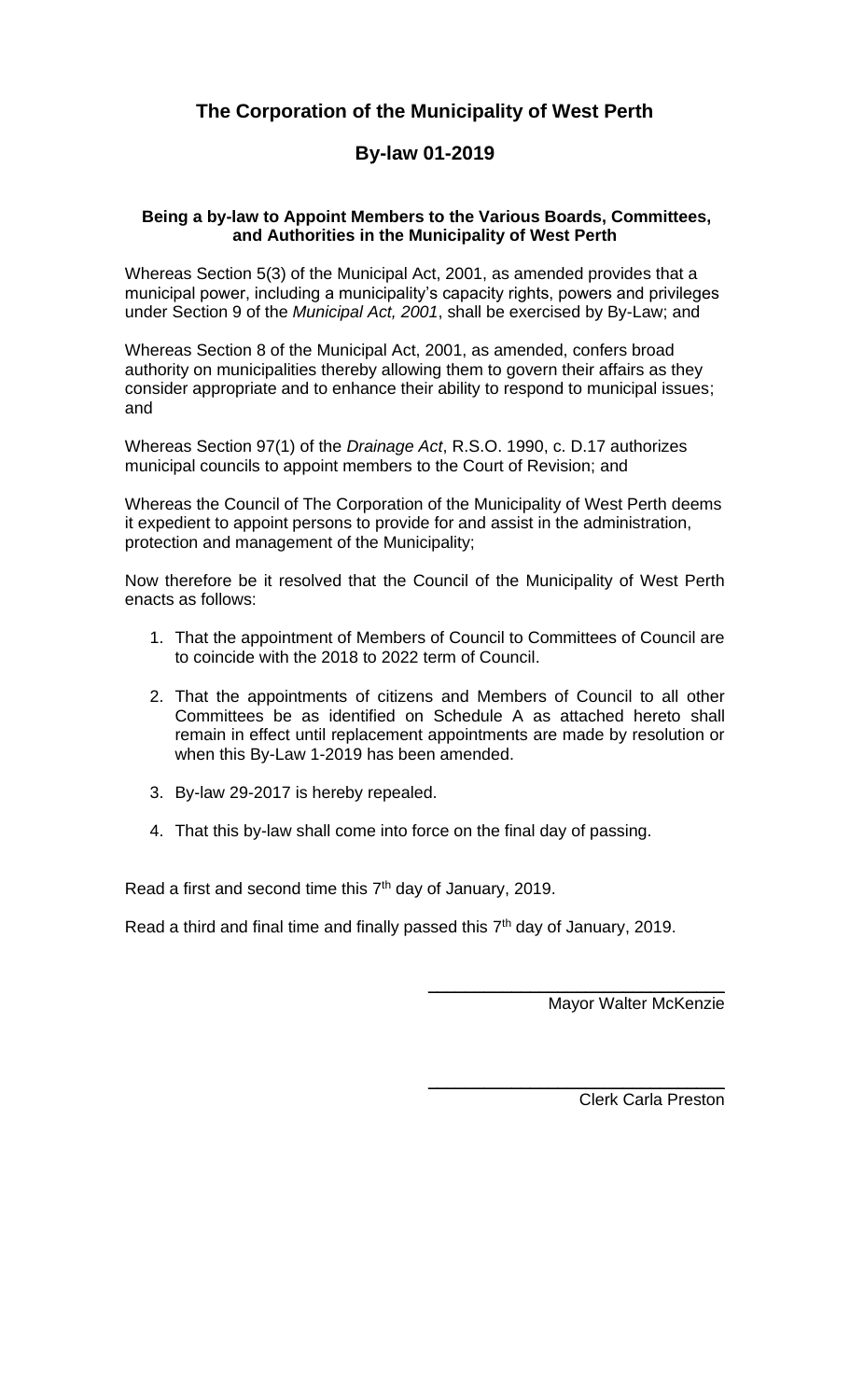# **Schedule "A" to By-law 1-2019**

#### **Committees of Council & Advisory Committees**

| <b>Committee Name</b>                      | <b>Council Appointment(s)</b>     | <b>Citizen Appointment(s)</b> |
|--------------------------------------------|-----------------------------------|-------------------------------|
| <b>Court of Revision</b>                   | <b>Councillor Cheri Bell</b>      | None Required.                |
|                                            | <b>Councillor Cheryl Matheson</b> |                               |
|                                            | <b>Councillor Annamarie</b>       |                               |
|                                            | <b>Murray</b>                     |                               |
|                                            | <b>Councillor Dean Trentowsky</b> |                               |
|                                            | <b>Councillor Nicholas Vink</b>   |                               |
| <b>Economic Development</b><br>Committee   | Deputy Mayor Doug Eidt            | <b>Michelle Chessell</b>      |
|                                            |                                   | <b>Ted Crawford</b>           |
|                                            |                                   | <b>Coralee Foster</b>         |
|                                            |                                   | <b>Christina Hotz</b>         |
|                                            |                                   | <b>Nathan Marshall</b>        |
|                                            |                                   | <b>Selina Quast</b>           |
|                                            |                                   | <b>Steve Walkom</b>           |
|                                            |                                   | <b>Paul Wettlaufer</b>        |
| Environment, Forestry &<br><b>Trails</b>   | <b>Councillor Jeff Marshall</b>   | <b>Anne Melady</b>            |
|                                            |                                   | Bert Vorstenbosch Sr.         |
|                                            |                                   | Don Jones                     |
|                                            |                                   | <b>Hannah Cann</b>            |
|                                            |                                   | <b>Patty Kehl</b>             |
|                                            |                                   | <b>Rita Christie</b>          |
| <b>Environmental Services</b><br>Committee | Mayor Walter McKenzie             | None Required.                |
|                                            | Deputy Mayor Doug Eidt            |                               |
|                                            | <b>Councillor Steve Herold</b>    |                               |
|                                            | <b>Councillor Jeff Marshall</b>   |                               |
|                                            | <b>Councillor Cheryl Matheson</b> |                               |
|                                            | <b>Councillor Dean Trentowsky</b> |                               |
| <b>Executive Committee</b>                 | Mayor Walter McKenzie             | None Required.                |
|                                            | Deputy Mayor Doug Eidt            |                               |
|                                            | <b>Councillor Annamarie</b>       |                               |
|                                            | <b>Murray</b>                     |                               |
|                                            | <b>Councillor Mike Tam</b>        |                               |
|                                            | <b>Councillor Nicholas Vink</b>   |                               |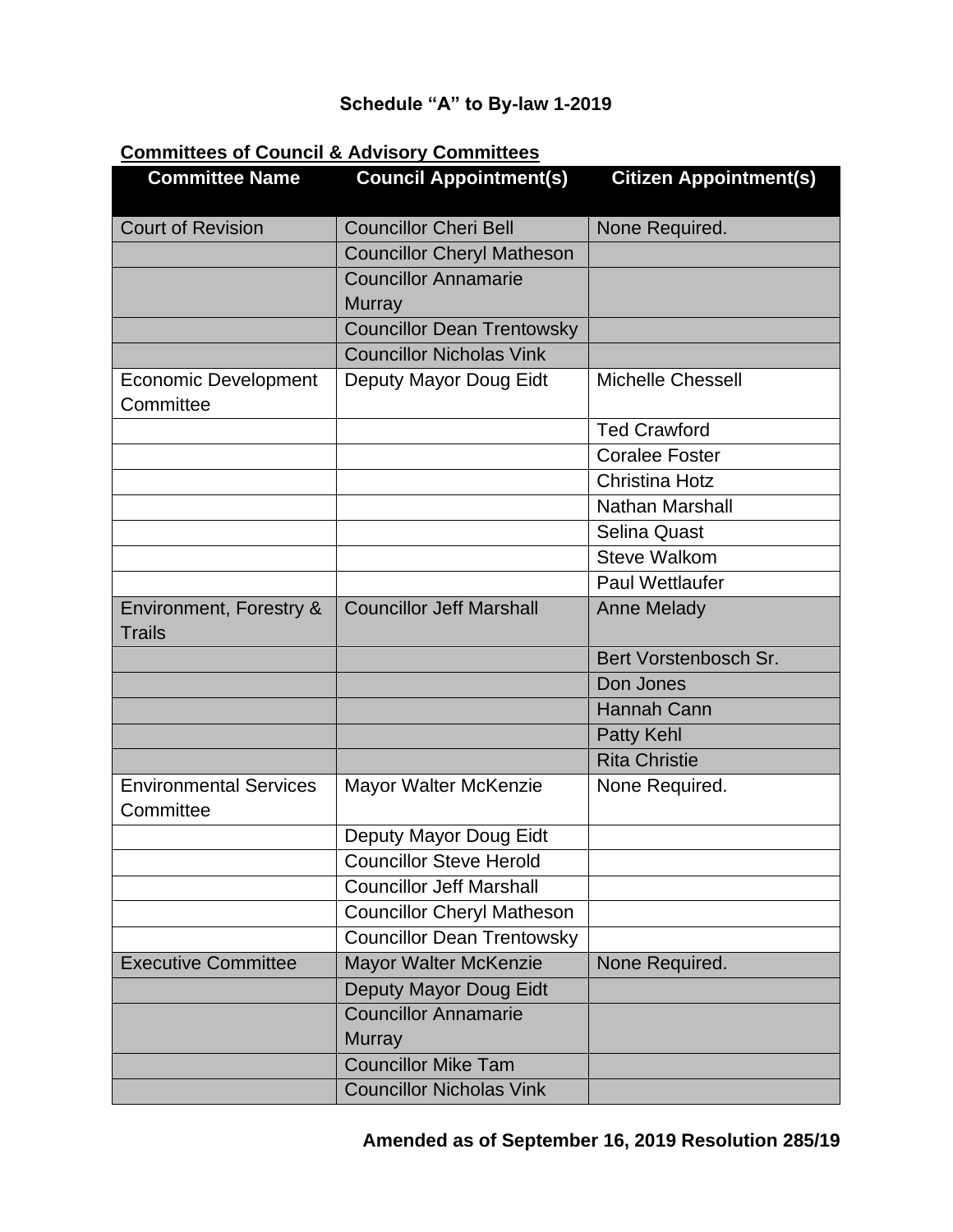| <b>Committee Name</b>                                    | <b>Council Appointment(s)</b>     | <b>Citizen Appointment(s)</b> |
|----------------------------------------------------------|-----------------------------------|-------------------------------|
| <b>Fullarton Conservation</b><br>Area                    | <b>Councillor Cheri Bell</b>      | George Burkholder             |
|                                                          |                                   | Ross McIntosh                 |
|                                                          |                                   | Bert Vorstenbosch Jr.         |
| <b>Heritage Committee</b>                                | <b>Councillor Jeff Marshall</b>   | <b>Jesse Britton</b>          |
|                                                          |                                   | <b>Christopher Creighton</b>  |
|                                                          |                                   | Angela Weber                  |
| <b>Property Standards</b>                                | <b>Councillor Annamarie</b>       | Daniel McCauley               |
|                                                          | Murray                            |                               |
|                                                          | <b>Councillor Nicholas Vink</b>   | <b>Alvin Dow</b>              |
| <b>West Perth Library</b>                                | <b>Councillor Annamarie</b>       | <b>Jesse Britton</b>          |
| <b>Board</b>                                             | <b>Murray</b>                     |                               |
|                                                          |                                   | <b>Nancy Cameron</b>          |
|                                                          |                                   | <b>Charles Fitzsimmons</b>    |
|                                                          |                                   | <b>Anne Melady</b>            |
|                                                          |                                   | John Mogk                     |
|                                                          |                                   | Jacqueline C. Timmermans      |
|                                                          |                                   | Bert Vorstenbosch Jr.         |
| <b>West Perth Municipal</b><br><b>Cemetery Committee</b> | <b>Councillor Dean Trentowsky</b> |                               |

# **Appointments to Local Boards**

| <b>Committee Name</b>                                                            | <b>Council Appointment(s)</b>         | <b>Citizen Appointment(s)</b> |
|----------------------------------------------------------------------------------|---------------------------------------|-------------------------------|
| <b>Ausable Bayfield</b><br><b>Conservation Authority</b>                         | <b>Councillor Mike Tam</b>            | None Required.                |
| <b>Bluewater Recycling</b><br>Association                                        | <b>Councillor Cheri Bell</b>          | None Required.                |
| <b>Mitchell</b><br><b>Business Improvement</b><br><b>Area Board of Directors</b> | <b>Councillor Cheri Bell</b>          | None Required.                |
| <b>Upper Thames River</b><br><b>Conservation Authority</b>                       | <b>Councillor Annamarie</b><br>Murray | None Required.                |
| <b>West Perth Police</b><br><b>Services Board</b>                                | <b>Mayor McKenzie</b>                 | June Demerling                |
|                                                                                  | <b>Councillor Steve Herold</b>        |                               |